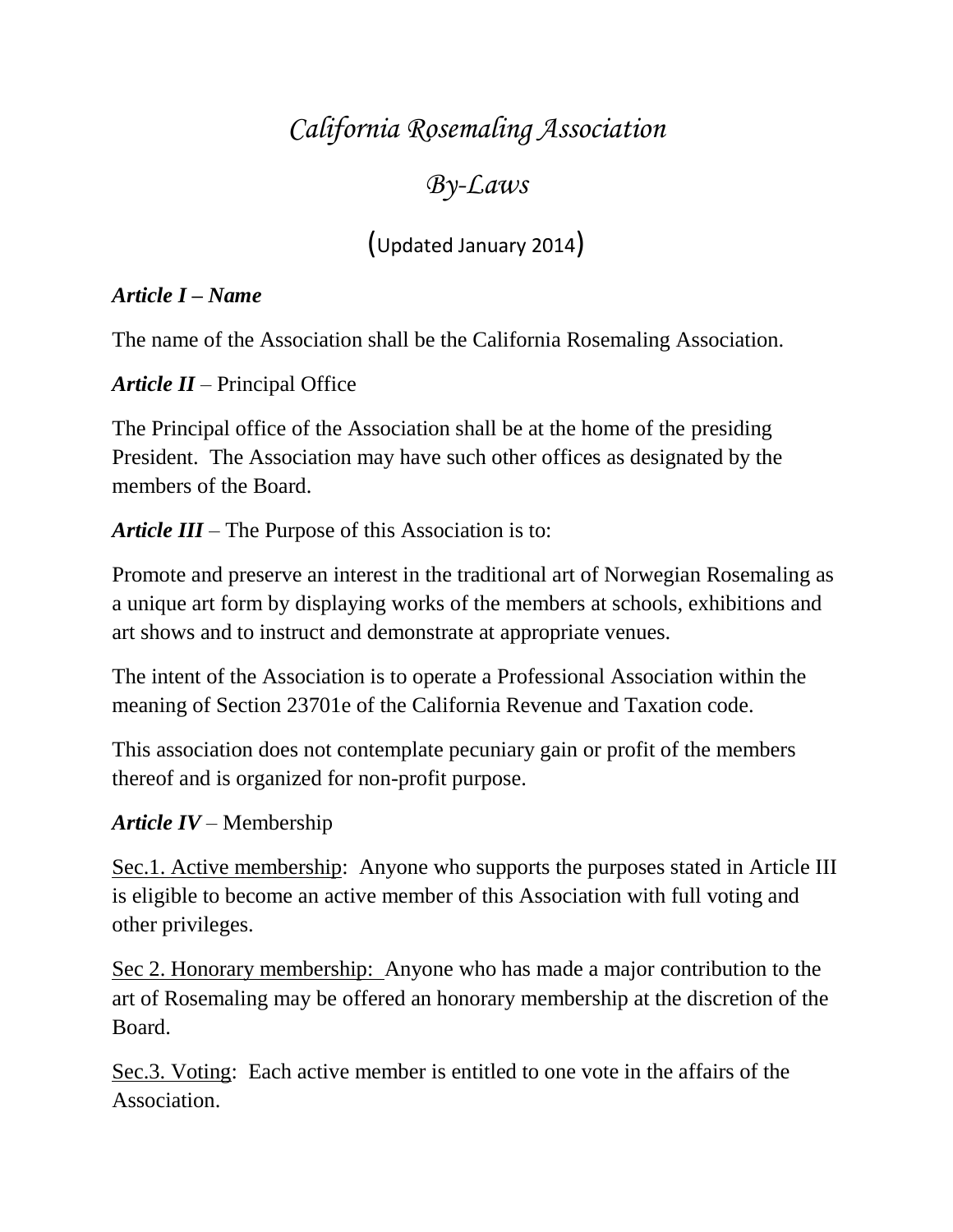#### *Article V* – Dues

Sec.1. Membership dues shall be determined by majority vote of the members.

Sec.2. Dues shall be paid annually on a full calendar year basis. Dues are payable on November 1 and delinquent by December 31.

Sec.3. Dues must be current for any member to enjoy all privileges of membership.

Sec. 4. Amount of dues shall be stated in the Standing Rules.

## *Article VI-* Officers

Sec.1. Elected officers: The elected officers of the association shall be the President, Vice President, Secretary, Treasurer, and Membership Chair.

Sec.2. Appointed Chairpersons: The appointed committee chairpersons of the Association shall be the Newsletter Editor, Historian, Nominating, Webmaster, Audit, and Trade Floor (January 2014). Other Chairpersons may be appointed for special duties as deemed necessary by the President and approved by the Elected Board

Sec.3. The term of office shall be one year. No officer may hold the same office for more than two consecutive full terms.

Sec. 4. Vacancies in any office may be filled for the balance of the term by the Elected Board. These officers are not considered to have served a full term unless their term of office exceeds 7 months.

Sec.5. The Board of elected and appointed officers shall conduct all business of the Association.

#### *Article VII – Executive Board*

Sec.1. The Executive Board shall consist of the President, Vice President, Secretary, Treasurer, Membership Chair, immediate Past President, Newsletter Editor.

Sec.2. The Executive Board shall conduct business between meetings and all other business the Association deems necessary.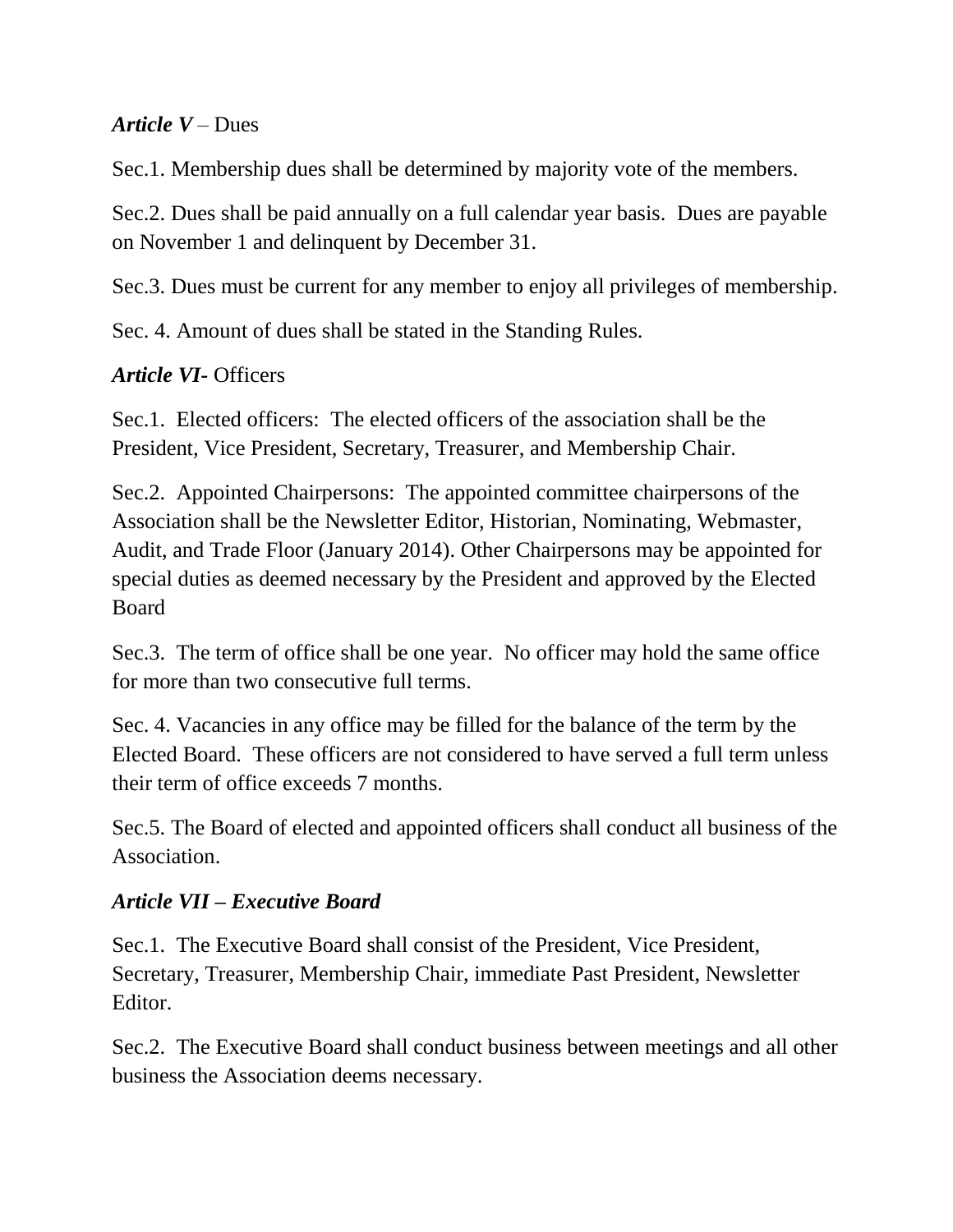#### *Article VIII – Elections*

Sec.1. The officers shall be elected at the annual convention business meeting. All offices take effect January 1, for the duration of the calendar year. (Oct. 2003)

Sec.2. The offices of the President, Vice President, Secretary, Treasurer and Membership Chair shall be filled each year.

Sec.3. The nomination of officers shall be made by a nominating committee consisting of three active members appointed by the President. Nominations will be accepted from the floor. The consent of the candidates must be obtained before the Nominating Committee may place the candidate's name before the membership.

Sec.4. The Nominating Committee shall be appointed at least three months prior to the annual meeting and the slate of the proposed offices shall be printed in the newsletter prior to the annual convention.

Sec. 5. Nominating Chair is responsible for installation of officers at the annual convention.

#### *Article IX – Meetings*

There shall be no less than one annual convention/business meeting per year. The date and time is to be determined by the Executive Board.

#### *Article X - Duties of the Officers*

Sec.1. The President shall:

Preside at meeting of the Association.

Call special meetings of the association and Executive board.

Make provisions for the discharge pro tempore of necessary duties of absent members and officers.

Assure that the By-Laws and Standing Rules of the Association are enforced.

Vote only in case of a tie, except when presiding over the Executive Board.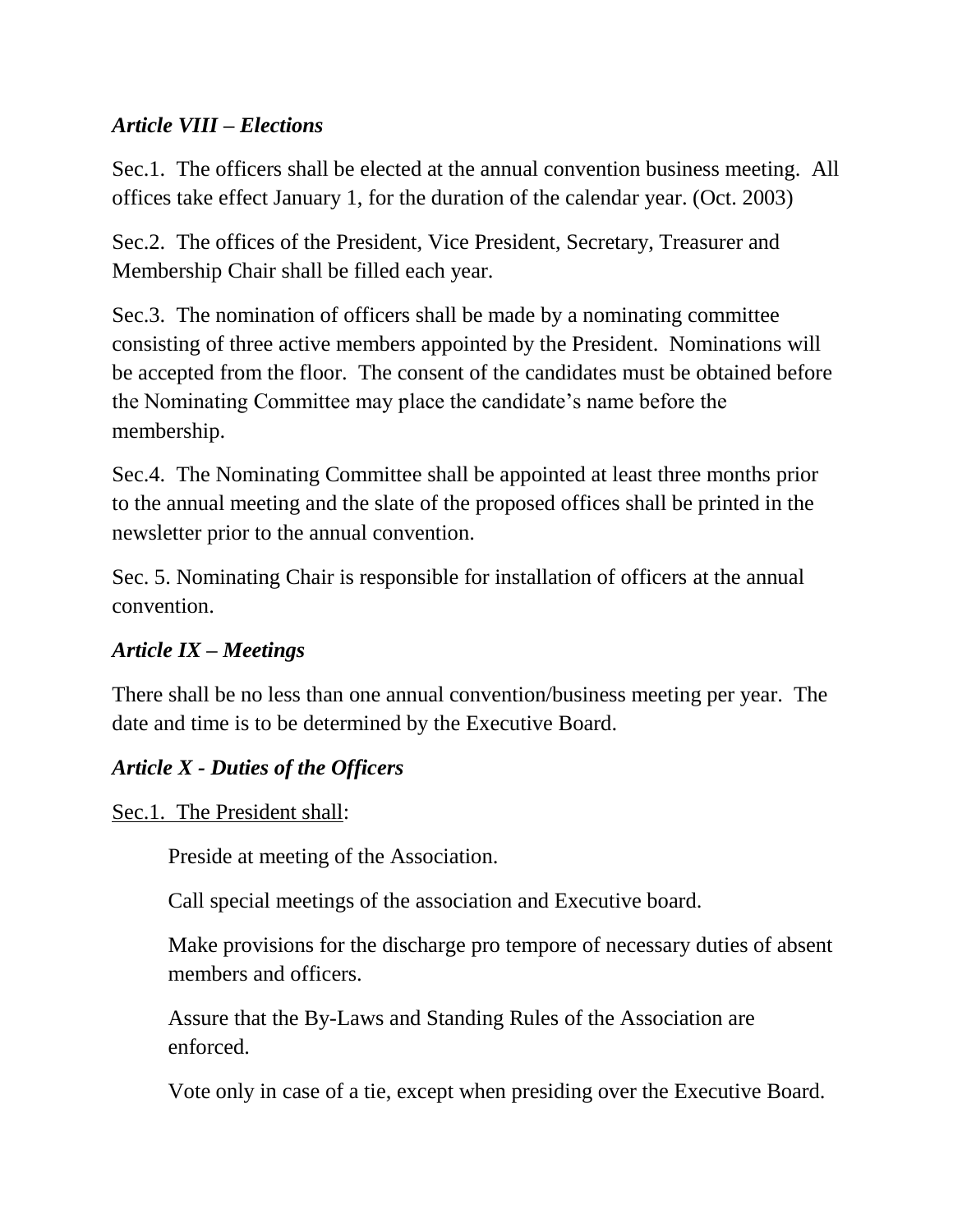Be an ex-officio member of all committees.

The President shall deliver all books to the successor at the end of office term.

#### Sec.2. The Vice President shall:

Preside in the absence of the President and shall assist the President.

Be the Convention Chairperson for the Association, performing the scheduling of all Convention activities.

Be responsible to purchase a gift for the outgoing President.

The Vice President shall deliver all books to the successor at the end of office term.

#### Sec.3. The Secretary shall:

Keep a record of the proceedings of all official meetings.

Record the attendance at all official meetings of the Association.

Keep records of changes to the By-Laws and Standing Rules and send updated copies to members of the Executive Board.

Be responsible for sending letters to vendors for raffle and/or silent auction contributions for the Annual Convention.

Be responsible for organizing and conducting raffle and/or silent auction.

Conduct correspondence.

The Secretary shall deliver all books to the successor at the end of office term.

#### Sec.4. The Treasurer shall:

Have charge and custody of all funds of the Association.

Keep and maintain adequate and correct accounts of the Association's properties and business transactions.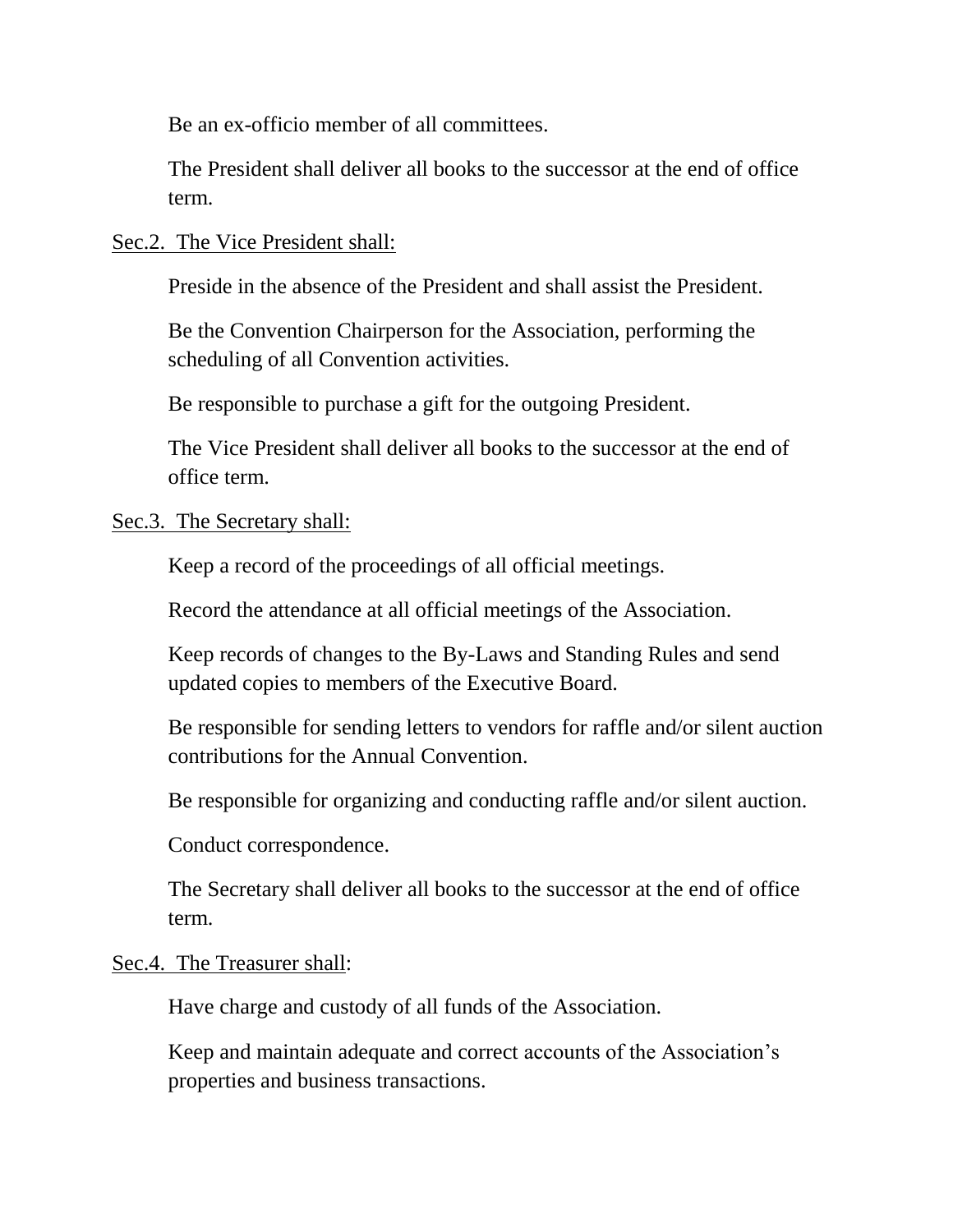Draft checks only on warrants signed by the President or Secretary.

Issue checks only on the signature of two of the following: Treasurer, President or Secretary.

At all times be subject to verification and inspection by the elected officers of this Association.

File with state regarding "non-profit" status Form RRF-1 (Annual Registration Renewal Fee Report) annually by due date established by the IRS and California Form 990-N (electronic postcard) annually by due date.

The Treasurer shall deliver all books to the successor at the end of office term.

#### Sec.5. The Membership Chair shall:

Maintain files of membership.

Record all new members and give all monies received to the Treasurer.

Provide an updated copy of the By-Laws and Standing Rules to each member when mailing or e-mailing the Annual Membership Directory by April 1.

Submit a list of new members to the Newsletter Editor.

Membership renewal letters shall be sent to delinquent members by Feb.1.

The Membership Chair shall deliver all books to the successor at the end of office term.

#### Sec.6. The immediate Past President shall:

Be responsible for recognition of the outgoing officers.

Attend Board meetings and act as an advisor to the President and Board members.

Sec.7. The Newsletter editor shall: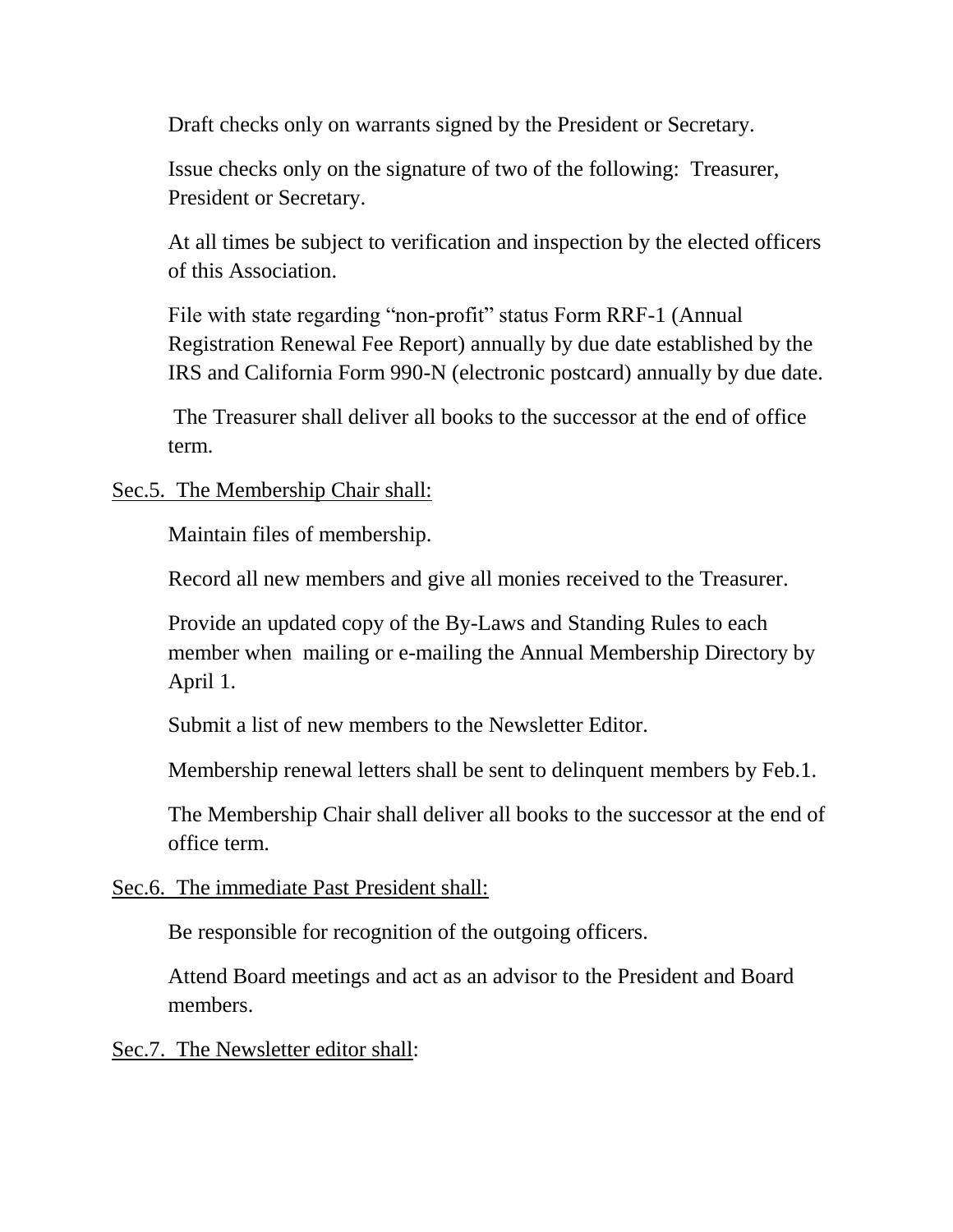Gather, publish, mail or e-mail a minimum of four newsletters per year. The newsletter will contain information regarding classes, shows, coming events and news pertinent to the Association.

The Newsletter Editor shall deliver all books to the successor at the end of office term.

## *Article XI – Amendments*

Any proposed amendment to the By-Laws and Standing Rules will be submitted to the members in the Newsletter prior to the annual meeting. Amendments to the By-Laws and Standing Rules will be voted upon at the annual meeting.

## *Article XII –– Dissolution*

In the event of dissolution of this Association, all liabilities shall be paid, satisfied and discharged. Any remaining assets of the Association shall be given to the Norwegian American Museum at Decorah, Iowa.

# *Standing Rules*

.

1. The Vice President will act as Convention Chair. She may appoint committees or chairpersons as necessary such as registration and trade floor.

2. The treasurer and two Board members shall establish an annual budget by the first Executive Board Meeting.

3. Approved budget funds may be advanced to working committees for approved expenses. Receipts for all expenditures must be submitted for reimbursement.

4. CRA shall reimburse reasonable expenses for board members to attend board meetings. These reimbursements are to include round trip transportation and one night lodging if necessary. Transportation includes airfare, mileage to and from